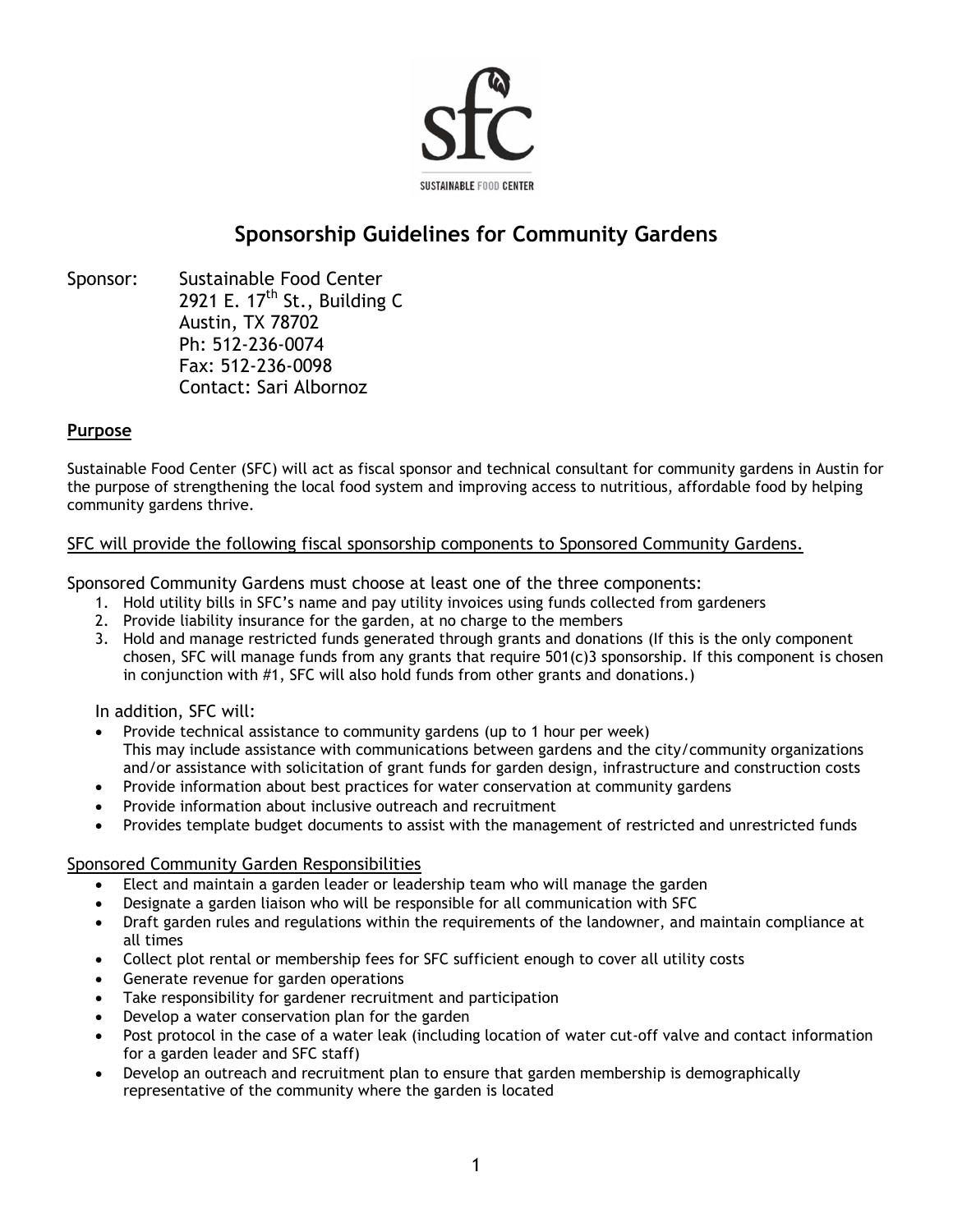# **Guidelines**

# Garden Location

SFC will act as fiscal sponsor for gardens that are located on city land (including park land), school land, HUD land, and congregation land. In most cases, SFC will not act as fiscal sponsor for gardens on private land.

## Garden Management

All gardens must have a Garden Liaison at all times who will serve as the single point of contact with SFC. The Garden Liaison may, but need not necessarily, be the same person as the garden leader. In many cases, the garden's treasurer serves as Garden Liaison. When a garden begins sponsorship under SFC, or when a new Garden Liaison comes on board, SFC staff will meet with the Garden Liaison to review the Sponsorship Guidelines and discuss methods to be used for managing funds and coordination between the Garden Liaison and SFC staff for monitoring restricted funds

If SFC is holding a utility account for the Sponsored Community Garden, a SFC staff member will provide the Garden Liaison access to that garden's water usage information via the Austin Water Utility Online Customer Care service. The Garden Liaison will be responsible for monitoring that garden's water usage on behalf of the garden throughout the year to ensure that actual usage is within projected rates of usage.

Each garden must also have a leader or leadership team at all times that bears responsibility for the management of the garden's finances and the operations of the garden, ensures that the gardeners are in compliance with the garden's rules and regulations, and oversees fundraising events.

## Garden Utility Fees

SFC will hold a sponsored community garden's utility account in its name and pay monthly bills, using funds collected from the sponsored garden at the beginning of each calendar year. Funds will be collected as follows:

- SFC will estimate utility fees annually based on actual costs between November 1<sup>st</sup> and October 31<sup>st</sup>, plus a 10% buffer to account for the possibility of extreme heat or drought. By December 31<sup>st</sup> of each year SFC will communicate each garden's utility fee to the Garden Liaison using an invoice.
- Plot rental or membership fees will be set by the garden leadership team such that they will, at a minimum, cover all utility bills for the garden. Plot rental/membership fees will be collected and submitted to SFC, and will be held by SFC in a Garden Fund ("Garden Fund" refers to the funds held by SFC for a particular sponsored garden).
- By January 31<sup>st</sup>, adequate funding in fees to cover the utility fee must be available in the garden's Garden Fund, and the Garden Liaison must give written consent to the SFC Finance Director (cc'ing SFC staff) for the invoiced utility fee amount to be transferred from the garden's Garden Fund to SFC.
- The SFC Finance Director will provide written confirmation to the Garden Liaison that this transfer of funds has taken place and will report the current Garden Fund balance.

If the sponsored garden opts not to hold funds with SFC, funds will be collected as follows:

- Upon receiving an invoice for payment of the utility fee, the Garden Liaison should send a check for the required amount to the SFC Finance Director by January  $31^{st}$ .
- The SFC Finance Director will provide written confirmation to the Garden Liaison that the check has been received and will report the current Garden Fund balance.

On January 31<sup>st</sup>, if the Garden Liaison has not provided consent for the utility fee funds to be transferred, a check has not been received, and/or insufficient funds are available in the sponsored garden's Garden Fund, a SFC staff member will schedule a meeting with the Garden Liaison to discuss reasons why the requirement was not paid, and to establish whether the garden has a plan for raising the remaining amount due. If the garden does not have a plan, the GL staff member will help the Liaison (and possibly additional members of the garden's leadership team) create a plan to meet the requirement during an extension period of a maximum of two months.

After October 31<sup>st</sup> of each year, SFC staff will compare the Sponsored Community Garden's actual amount billed by Austin Water Utility between November 1<sup>st</sup> and October 31<sup>st</sup> to the utility fee paid by the garden for that year.

 If the utility fee paid was **more** than the actual amount billed, SFC will return the overage amount (including the 10% buffer) in the form of a check. The garden may also opt to have SFC return the overage amount to the garden's Garden Fund. The garden may then use those funds toward next year's utility fee, if desired.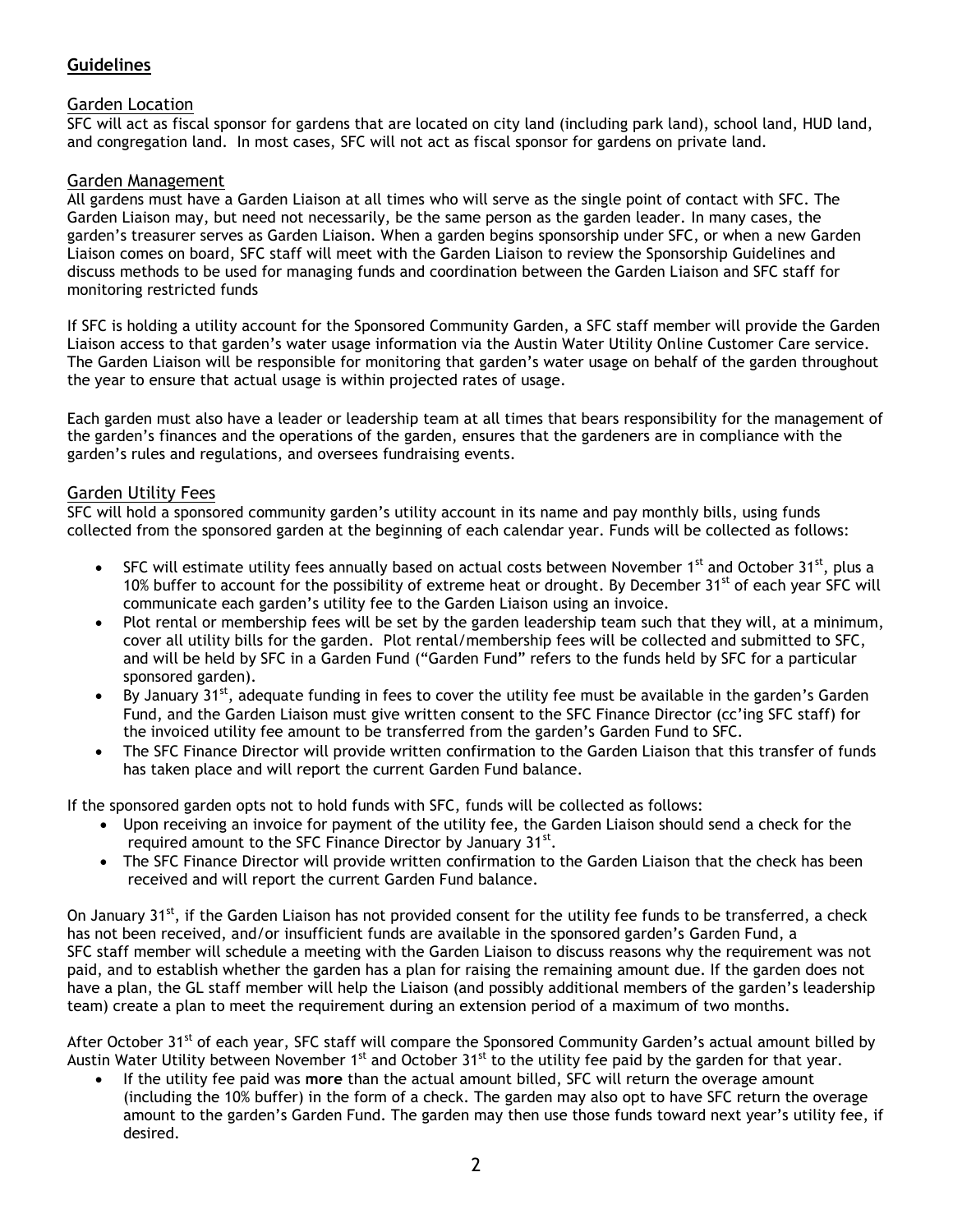- If the utility fee paid was **less** than the actual amount billed, the garden will be responsible for paying the difference between these amounts as part of the following year's utility fee.
- In either case, a SFC staff member will generate a *Refund/Amount Owed Agreement* indicating the amount to be refunded to or paid by the garden, which will be signed by the Garden Liaison and SFC's Executive Director prior to the disbursement or collection of funds. In cases where an additional amount is owed, this amount will be included on the invoice for the following year's utility fee, and will be due on January  $31^{st}$ , along with the utility fee.

### Garden Revenue

All event revenue, donations (cash or in kind) and product sales generated by the garden will be restricted to the use of the garden.

#### *Donations:*

Donations can be in the form of cash or a check, which must be made out to Sustainable Food Center, with the sponsored garden's name in the memo line. Donations may also be made online through SFC's website via a special web form that can be accessed using the following link: <http://bit.ly/ACGdonate> (donors must indicate the name of the garden to which they wish to donate on the form). SFC will inform the Garden Liaison when a donation has been made to the garden. A nonprofit donation letter will be sent to the donor.

If donors require a nonprofit donation letter, the donations must be received by SFC, who will provide donors with the proper acknowledgement. If donors do not require an acknowledgement letter for tax purposes, the garden may choose to hold their donations in a documented petty cash fund, their own bank account, or with SFC.

#### *Sales:*

If a garden wishes to have a plant sale, they may sell seeds or edible annual plants free of tax (exempted) at any time. However, perennials are taxed by the state. A 501(c) 3 entity (such as SFC) is permitted (2) 24 hour tax-free sale days per year. Because many community gardens fall under the umbrella sponsorship of SFC, any garden wanting to sell taxable items such as perennials without tax should apply for tax exemption under SFC sponsorship by filling out an AP-204 form and submitting it with a letter from SFC recognizing it as a subordinate (visit window.state.tx.us for more information). This process can take up to 2 months, so it is recommended to start this process early.

Garden Funds may be requested as needed by the Garden Liaison. They will remain available until used in full. In the event of the closing of a garden, any remaining garden funds will be absorbed by SFC to be used in its community garden program.

From time to time, SFC and/or the garden will solicit grant funds for the purpose of starting a new garden or adding assets to an existing garden. These funds will be the held by SFC, and will be used solely for the purpose stated in the grant award letter. SFC will generate a Memorandum of Understanding detailing the garden's responsibility for outcomes related to the use of the funds. All reporting to the funder will be handled by SFC.

### Disbursement of Grant Funds

SFC staff will work with the Garden Liaison to manage grant funds (also known as restricted funds). The following guidelines apply:

- All grant-related purchases for the garden must be approved by the Garden Liaison prior to the purchase.
- Purchases may be made using the gardener's money and then reimbursed by SFC, or the funds may be requested prior to the purchase with an invoice. See below for procedure details.
- Gardeners may purchase materials and supplies exempt of sales tax by using SFC's tax exempt certificates at the time of purchase. **SFC cannot reimburse tax.**
- SFC staff will work with Garden Liaison to monitor the spending of grant funds using a shared online budget document.

### Disbursement of Unrestricted Funds

Unrestricted funds (for example, plot rental fees, donations, or revenue from a sale) may be requested up to twice per month by the Garden Liaison via an expense voucher submitted to SFC's Finance Director, cc'ing SFC staff. Checks will be mailed within 7 days of receipt of voucher. All purchases for the garden must be approved by the Garden Liaison prior to the purchase.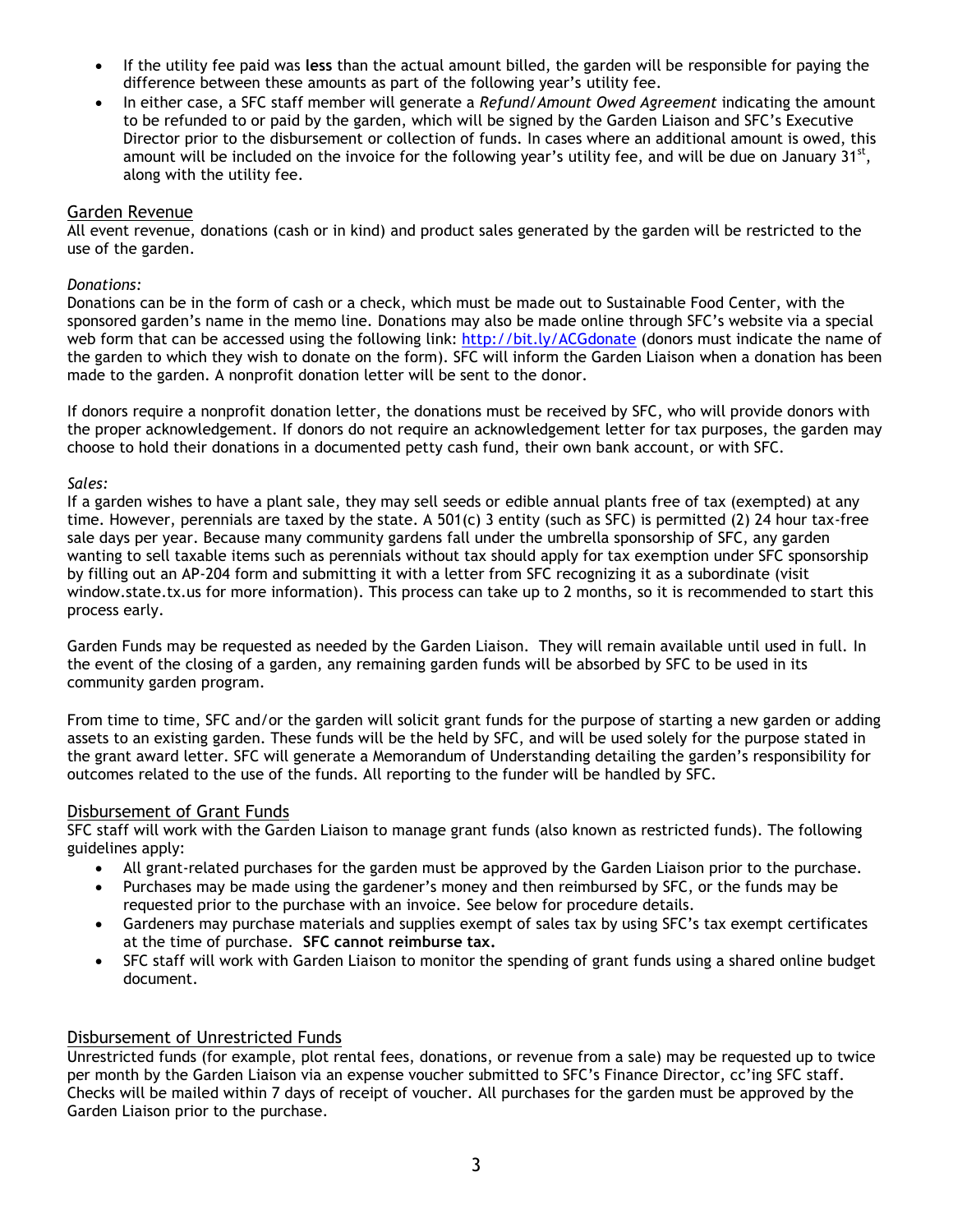## Procedure for Disbursement of Funds

Any gardener may make purchases on the garden's behalf, as long as he or she has obtained approval from the Garden Liaison. Funds may be disbursed in the following three ways:

## **Option A—Garden Liaison requests petty cash (unrestricted funding only)**

- 1) Garden Liaison fills out and submits expense voucher indicating amount of funding requested from garden's account. This option is available for unrestricted garden funds, only. This type of request may be made up to **two times per month**.
- 2) SFC sends check for requested amount to Garden Liaison within 7 days

## **Option B—Garden pays a business directly using an invoice**

- 1) Garden Liaison fills out an expense voucher for purchase amount, attaches invoice, and submits to SFC. Garden Liaison should indicate funding source (grant name or unrestricted garden funds) on voucher.
- 2) SFC pays business directly by credit card.
- 3) SFC sends copy of receipt to Garden Liaison for garden records.

## **Option C—Gardener makes purchase using own money, receives reimbursement**

- 1) Gardener gains approval for purchase from Garden Liaison.
- 2) Gardener makes purchase, using SFC Tax Exempt status certificate, and submits **original** receipt to Garden Liaison.
- 3) Garden Liaison records purchase. **Once per month**, Garden Liaison pools all receipts and mails SFC one expense voucher for each person who has made purchases that month, with all of each person's respective **original** receipts attached. More than one receipt may be included with one voucher, but one voucher should be submitted for each person to receive reimbursement. Garden Liaison should indicate on each voucher the source to draw funding from (i.e., which grant or unrestricted funds). The address of each person to be reimbursed should be written on each voucher.
- 4) SFC sends reimbursement check to each person to be reimbursed within one week.

# Administrative Fees

As a general rule, SFC will not charge an administrative fee to the garden. However, when applying for grants, sponsored gardens should include 10% toward indirect costs in the proposal budget. Indirect funds from garden grants will be used to support SFC's overhead in sponsoring the garden. If the garden solicits a grant without indirect funding, SFC will charge a 5% administrative fee to manage the grant funds and reporting.

### Water and Electricity

SFC will carry all water and electricity accounts for the garden and will pay all monthly bills. If abnormally high water and electric bills occur and are not resolved in a timely manner, SFC will ask the City to disconnect the utilities. Gardens will be given 30 days notice prior to disconnect.

No unattended watering is allowed at sponsored gardens. In the case of a water leak or broken pipe, the water main should be turned off and a garden representative (this need not be the Garden Liaison) should inform SFC staff at the contact information below (use cell numbers after hours). The SFC staff member will help assess next steps in making repairs. In the case of freezing temperatures, gardens should follow the attached guidelines for protecting pipes from breaking. Gardens must post protocol in case of a water leak, including the location of the garden's water cut-off valve and contact information for a garden leader and SFC staff.

SFC is able to grant Garden Liaisons access to view the water usage and billing information for the garden's water account. Once the garden's sponsorship agreement has been signed, SFC staff complete a City of Austin *Release of Customer Information Authorization Form* that authorizes the Garden Liaison to view the abovementioned account information via an online account through the end of the current calendar year (authorization will be renewed each year as part of the sponsorship renewal process).

# Liability Insurance

SFC will carry all general liability insurance for the garden for free. If the garden is located on city land, SFC will pay to have the City of Austin added as an additional insured. All new gardeners will be required to sign a liability waiver. Additionally, property insurance is available for gardens for a fee upon request in some cases; contact SFC staff for details.

# **Contractors**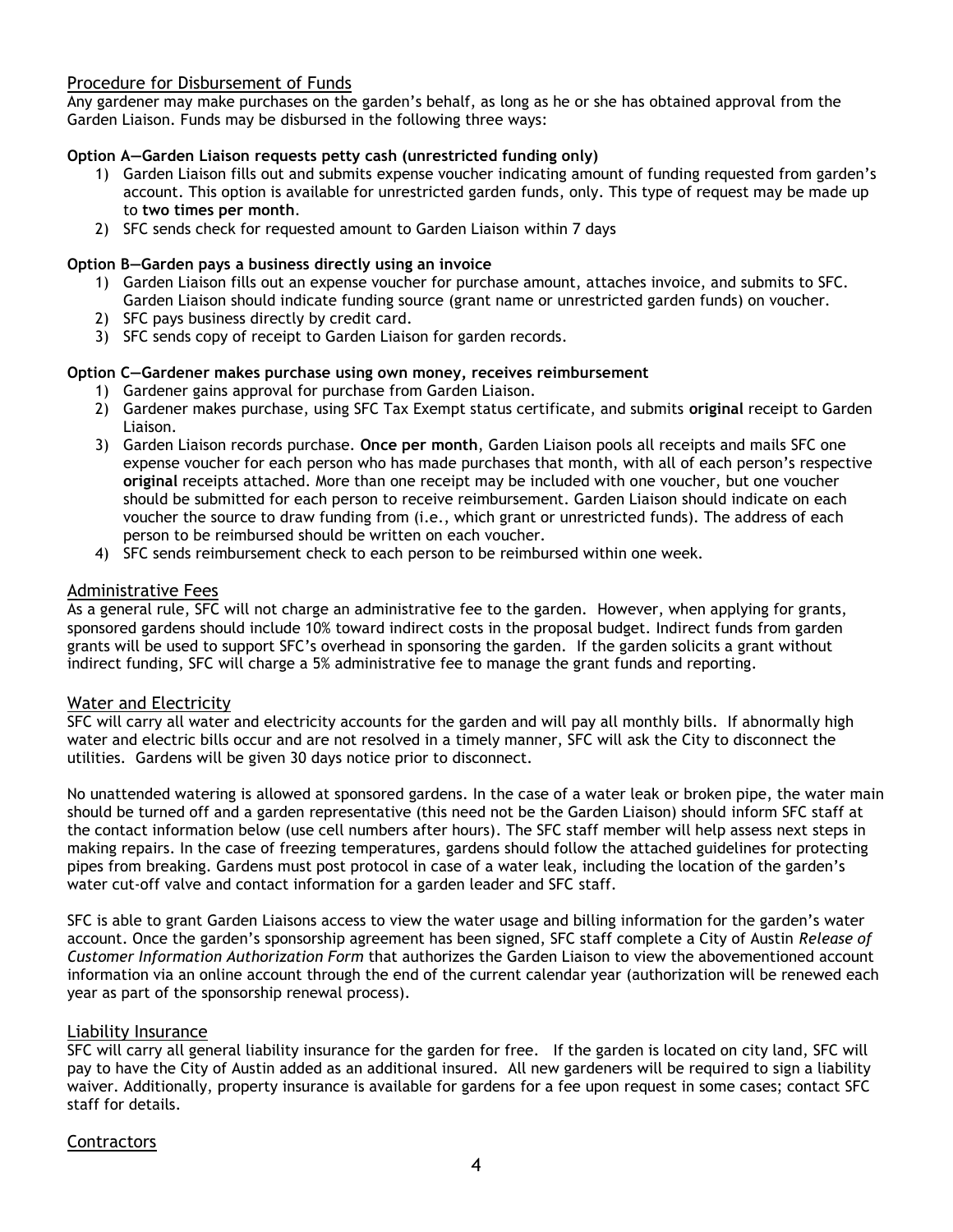If SFC will be holding liability insurance for the Sponsored Community Garden, or if SFC will be using garden funds to pay contractors carrying out projects at the garden site, the contractors must meet SFC's insurance requirements (see details on last page of this document). A minimum of 3 bids must be obtained for any projects greater than \$5000.

For contractors who provide an ongoing service for a Sponsored Community Garden (for example, compost maintenance or apiary management), contracts must be reviewed and signed by an SFC representative, and must be renewed at least annually.

#### Grievance Procedures

#### *Intra-Garden Grievances*

SFC encourages sponsored gardens to do their best to any conflicts that may arise within their garden communities using their established grievance procedures and/or with the assistance of a professional mediation service (see below). However, should any participant at a SFC-sponsored community garden wish to approach SFC with a grievance pertaining to events or actions within the garden, they must adhere to the following procedure:

First Step – Garden Leadership. A written statement of the grievance shall be made to the garden leader or leadership team within thirty (30) days of the incident. The garden leader or leadership team shall use best efforts to resolve the grievance using the garden's established procedure for handling grievances, as outlined in the garden's bylaws or guidelines.

Second Step – Grow Local Director. If unsatisfied by the garden leader or leadership team's response, the grievant may appeal to the Grow Local Director. A written statement of the grievance shall be submitted to the Grow Local Director within five (5) working days of the garden leader or leadership team's response. The Grow Local Director shall use best efforts to resolve the grievance within five (5) working days of receiving the written statement. At the end of this time period, the Grow Local Director shall issue a written response to the grievant with either the resolution or next steps if additional time is needed to address the issue. The Grow Local Director shall issue a final written response to the grievant within thirty (30) days of the grievant's initial complaint.

Third Step - Executive Director. If unsatisfied by the Grow Local Director's response, the grievant may appeal to the Executive Director. A written statement of the grievance shall be submitted to the Executive Director within three (3) working days of the Program Director's response. The Executive Director shall use best efforts to resolve the grievance within five (5) working days of receiving the written statement. At the end of this time period, the Executive Director shall issue a written response to the grievant with either the resolution or next steps if additional time is needed to address the issue. The Executive Director shall issue a final written response to the grievant within thirty (30) days of the grievant's initial complaint.

Fourth Step – Board President. If unsatisfied by the Executive Director's written response, the grievant may appeal the decision to the Board President. The grievant shall submit a written request for an appeal to the Board President and the Executive Director within three (3) working days of receipt of the Executive Director's written response. A hearing with the Executive Committee of the Board of Directors shall be scheduled within ten (10) working days of receipt of the request for an appeal. The grievant, at his or her own expense, may be accompanied at the hearing by another individual for representation or support. The Executive Committee shall render a decision on the appeal in writing within sixty (60) days of the hearing. The decision of the Executive Committee of the Board of Directors shall be final.

#### *Grievance about SFC Sponsorship*

Should any participant at a SFC-sponsored community garden have a particular grievance about SFC sponsorship, they must adhere to the following procedure:

First Step – Grow Local Director. A written statement of the grievance shall be made to the Grow Local Director within thirty (30) days of the incident. The Grow Local Director shall use best efforts to resolve the grievance within five (5) working days of receiving the written statement. At the end of this time period, the Grow Local Director shall issue a written response to the grievant with either the resolution or next steps if additional time is needed to address the issue. The Grow Local Director shall issue a final written response to the grievant within thirty (30) days of the initial complaint.

Second Step - Executive Director. If unsatisfied by the Grow Local Director's response, the grievant may appeal to the Executive Director. A written statement of the grievance shall be submitted to the Executive Director within three (3) working days of the Program Director's response. The Executive Director shall use best efforts to resolve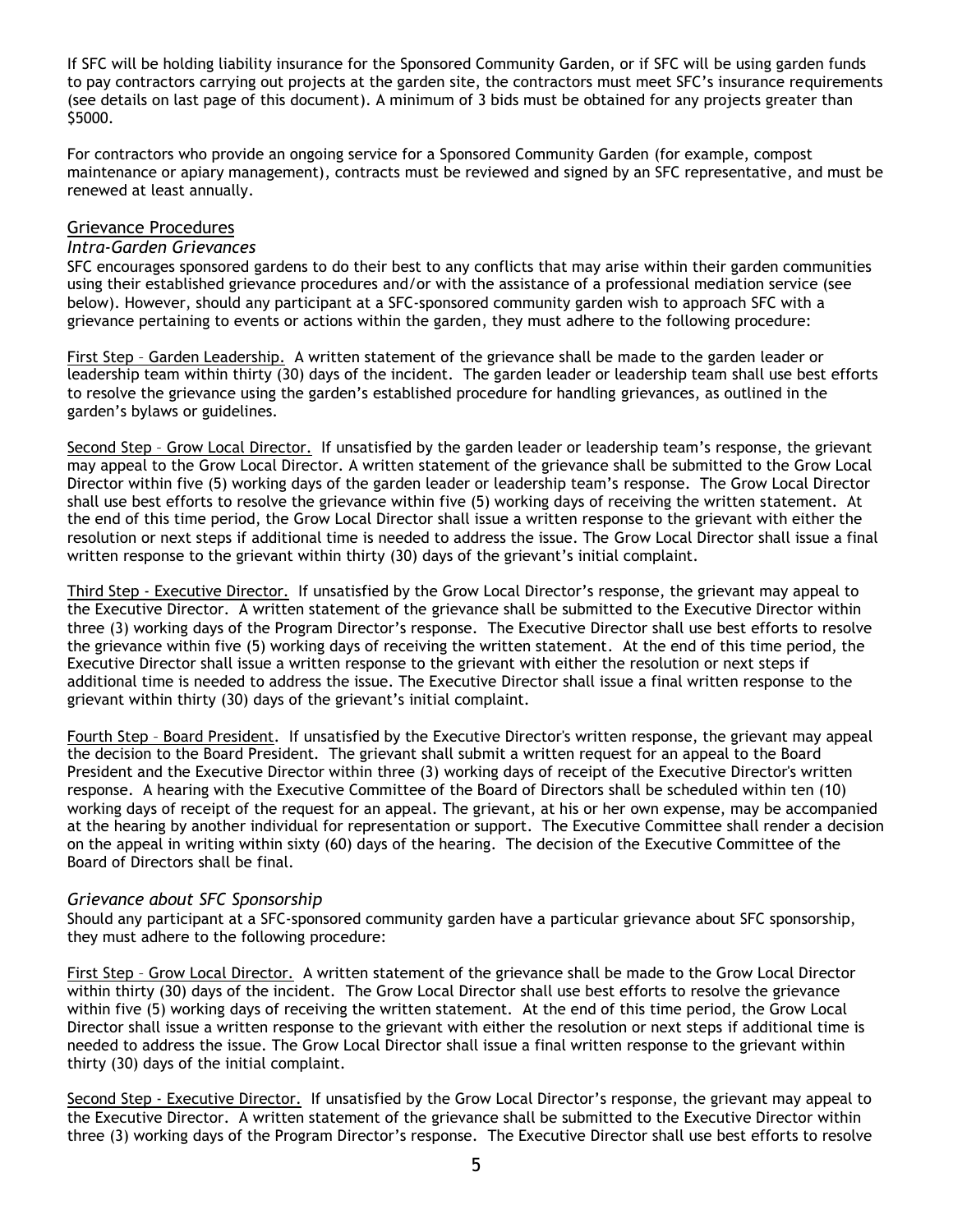the grievance within five (5) working days of receiving the written statement. At the end of this time period, the Executive Director shall issue a written response to the grievant with either the resolution or next steps if additional time is needed to address the issue. The Executive Director shall issue a final written response to the grievant within thirty (30) days of the grievant's initial complaint.

Third Step - The Board President. If unsatisfied by the Executive Director's written response, the grievant may appeal the decision to the Board President. The grievant shall submit a written request for an appeal to the Board President and the Executive Director within three (3) working days of receipt of the Executive Director's written response. A hearing with the Executive Committee of the Board of Directors shall be scheduled within ten (10) working days of receipt of the request for an appeal. The grievant, at his or her own expense, may be accompanied at the hearing by another individual for representation or support. The Executive Committee shall render a decision on the appeal in writing within sixty (60) days of the hearing. The decision of the Executive Committee of the Board of Directors shall be final.

#### Other Benefits

#### *Free copies*

Sponsored gardens may use the copy machine at SFC's office to print up to 500 one-sided or 250 two-sided color or black and white pages per year for outreach or educational purposes. A garden representative should contact a Grow Local staff member ahead of time to ensure that the copy machine will be available when he or she arrives at the office.

#### *Mediation Assistance*

Should conflict arise at a SFC-sponsored community garden, SFC offers support in the following way: upon request once per year per SFC-sponsored garden, SFC will pay half the cost of a group facilitation session at the Dispute Resolution Center [\(www.austindrc.org\)](http://www.austindrc.org/) or a similar organization with comparable prices. Contact Grow Local staff for details.

#### *Free Use of SFC Community Room*

Sponsored community gardens may use SFC's Community Room free of charge. To view photos of the room, check availability, and make a reservation, visit SFC's [Rental Space website.](http://www.sustainablefoodcenter.org/about/rental-space) When completing the rental request web form, please mention the name of your sponsored community garden.

Sari Albornoz Grow Local Program Director Sustainable Food Center Office: 236-0074, ext. 110 Cell: (503) 381-5257 sari@sustainablefoodcenter.org